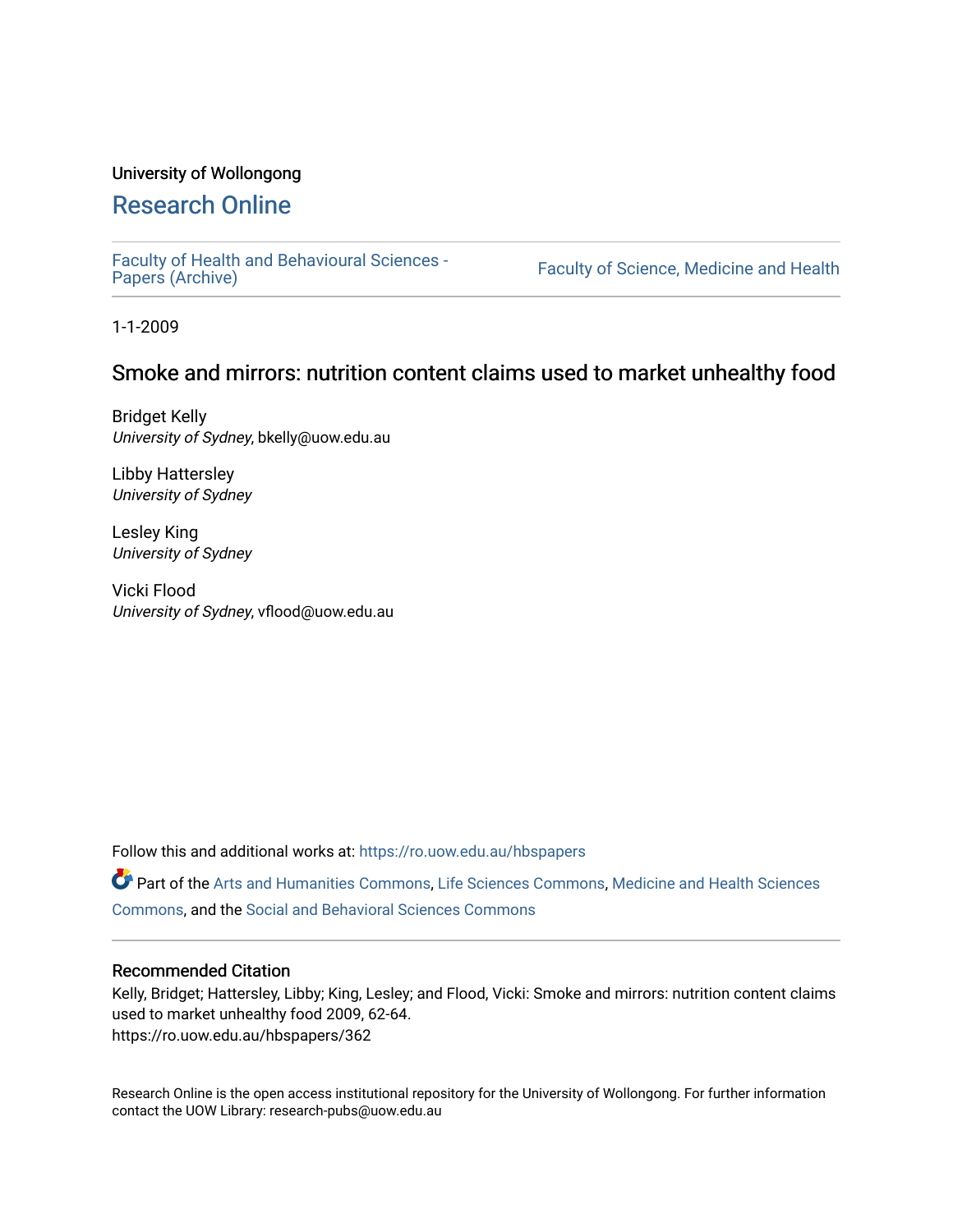# Smoke and mirrors: nutrition content claims used to market unhealthy food

### Abstract

Nutrition content claims are statements that relate to the presence or absence of nutrients, energy or biologically active substances in food. Currently in Australia, food manufacturers are permitted to make nutrition content claims as long as they can substantiate that the food component is present at the claimed levels, that is, that the claim is honest and true. Nutrition content claims can be used by food manufacturers to market food products, whereby positive nutritional attributes are emphasised to exaggerate the nutritional quality or health benefit of the product. In this way, nutrition-related claims can be misleading, with manufacturers able to promote single nutritional attributes without disclosing the product's less healthy characteristics.

### Keywords

mirrors, nutrition, content, claims, used, market, smoke, unhealthy, food

### **Disciplines**

Arts and Humanities | Life Sciences | Medicine and Health Sciences | Social and Behavioral Sciences

#### Publication Details

Kelly, B., Hattersley, L., King, L. & Flood, V. 2009, 'Smoke and mirrors: nutrition content claims used to market unhealthy food', Nutrition and Dietetics, vol. 66, no. 1, pp. 62-64. Copyright Authors and the Dietitians Association of Australia.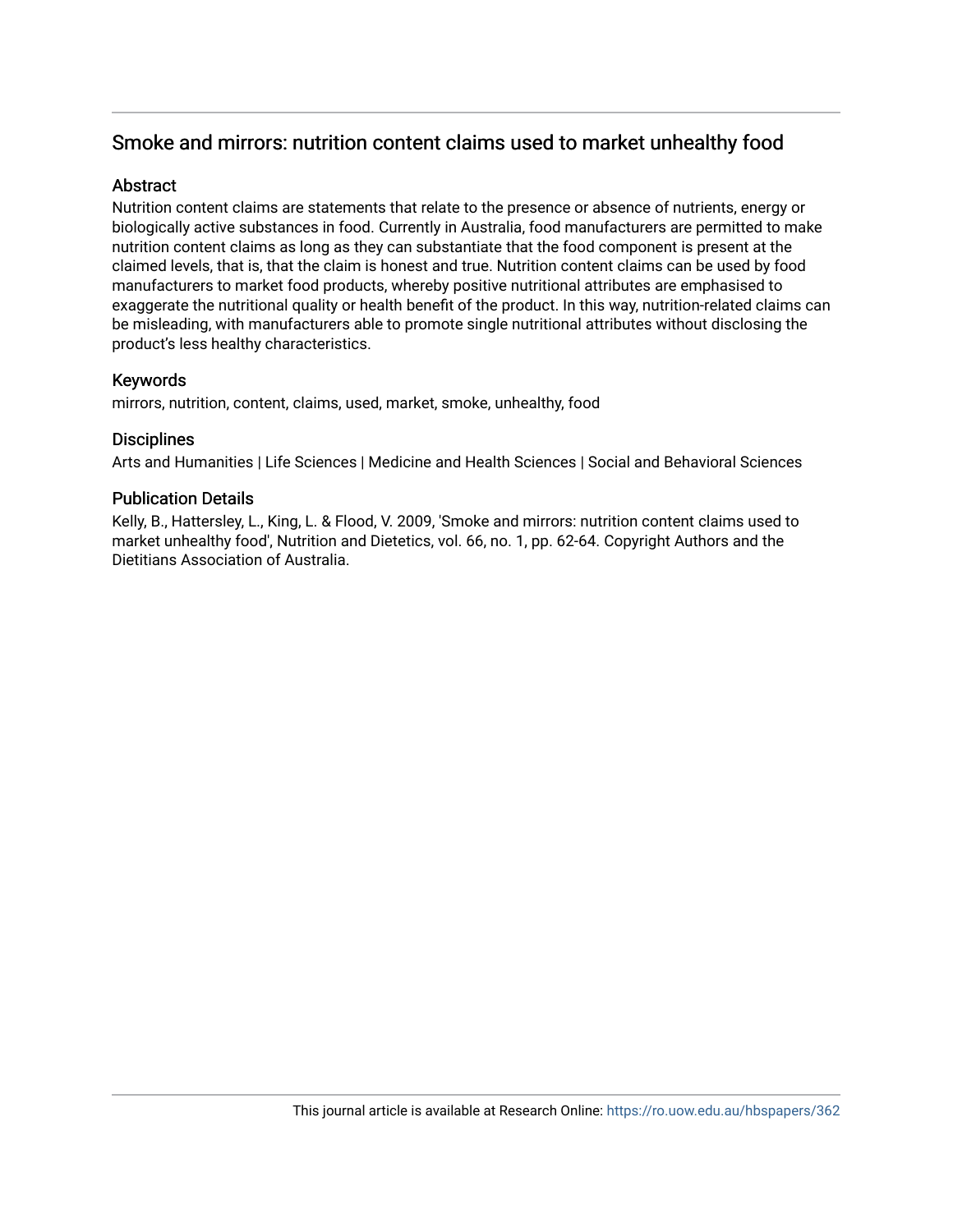# SMOKE AND MIRRORS: NUTRITION CONTENT CLAIMS USED TO MARKET UNHEALTHY FOOD

**To the Editor**: Nutrition content claims are statements that relate to the presence or absence of nutrients, energy or biologically active substances in food.<sup>1</sup> Currently in Australia, food manufacturers are permitted to make nutrition content claims as long as they can substantiate that the food component is present at the claimed levels, that is, that the claim is honest and true.

Nutrition content claims can be used by food manufacturers to market food products, whereby positive nutritional attributes are emphasised to exaggerate the nutritional quality or health benefit of the product. In this way, nutrition-related claims can be misleading, with manufacturers able to promote single nutritional attributes without disclosing the product's less healthy characteristics.<sup>2</sup>

Previous research on the use of these nutrition content claims in food advertisements, on both the Internet and in magazines, has indicated that these claims are frequently used as a marketing tool. In a study of 30 popular Australian magazines, researchers identified almost two health claims per food advertisement.<sup>3</sup> Also, research assessing nutritionrelated claims on 128 Australian food product websites indicated that 60% of websites contained nutrition content claims and 14% contained health claims.<sup>4</sup>

For comparison, we aimed to determine the extent to which nutrition content claims were used in advertisements on Sydney commercial television and the nature of these claims. The food products carrying these claims were classified into the food categories core, non-core and miscellaneous. Based on the Australian Guide to Healthy Eating,<sup>5</sup> core foods are those that are recommended to be consumed daily to meet nutrient requirements, and non-core foods are other foods, including those that are relatively high in less desirable nutrients. The miscellaneous category included supplements, tea and coffee; or local restaurants and supermarkets. These major food categories were also disaggregated into 21 food groups (Table 1).

Television programs and advertisements were recorded from all three Sydney commercial channels broadcasts between 6:00 a.m. and 11:00 p.m., over two weeks; from 13–19 May 2007 and 14–20 May 2006, for a total time of 714 hours (238 hours each channel).

Overall, there were a total of 20 201 advertisements, of which 26% were for food. The most frequently advertised food category was non-core foods, comprising 56% of all food advertisements.

Nutrition content claims were used in 22% of all food advertisements, and most frequently in advertisements for non-core foods (55% of all claims). Table 1 shows each specific food category's contribution to advertisements containing nutrient content claims, the foremost being *high*sugar/*low*-fibre breakfast cereals; *low-*sugar/*high*-fibre breads and cereals; reduced fat dairy; chocolate and confectionary; and cakes and biscuits. The total frequency of food advertisements with nutrition content claims is reported (which includes repeats of some advertisements) as this provides an indicator of viewers' exposure to nutrition claims, and places this in the context of total food advertisements.

The majority of nutrition content claims were related to wholegrains, fibre or the product's bioactive properties (35% of all claims), reduced fat content (25%) and vitamins, minerals or antioxidants (22%). Paradoxically, nutrition content claims for *high*-sugar/*low*-fibre breakfast cereals were mostly related to fibre content (64% of claims for this food group); for chocolate and confectionery, claims related to reduced fat content, reduced energy content and low sugar (39%, 31% and 28%); and for cakes and biscuits, claims were predominantly for reduced fat content (42%).

Food Standards Australia New Zealand is in the process of reviewing the proposed standards relating to health-related claims on food products. Nutrition content claims should be distinguished from health claims, which describe the relation of a nutrient or substance in a food to a health function, and high-level health claims that convey the relation of a nutrient or substance in a food to a disease or biomarker. Under a new proposed system, disqualifying criteria will preclude some food products from making nutrient content claims. However, unlike health claims, this criteria will not be based on nutrient profiling, which uses a scoring system to allocate cumulative points based on levels of energy, saturated fat, total sugars and sodium, while making allowances for protein, fibre and fruit and vegetables and calcium for cheeses.<sup>1</sup> Using this scoring system, food products that score above a specified level are ineligible to make health claims, but may still be permitted to make nutrition content claims. Instead, specific disqualifying criteria may be applied to some nutrition content claims where considered appropriate; however, no disqualifying criteria will be applied to nutrition content claims relating to biologically active substances, wholegrain, reduced sugar and reduced fat.<sup>1</sup> Although disqualifying criteria do exist for energy, these do not relate to the nutrition profile of the food product overall.

Our research indicates that the use of nutrition content claims in commercial television advertisements is widespread, and the majority of food products using these claims are considered to be non-core. These nutrition content claims appear to promote aspects of food products that might appear desirable, while ignoring other qualities that are less desirable. For example, some confectionary advertisements promoted that the product was low in fat, while ignoring the high sugar content. The majority of nutrition content claims were related to active substances, wholegrain, reduced sugar and reduced fat, precisely the claims that will not be governed by disqualifying criteria under the new regulatory framework for nutrition-related claims.

Food Standards Australia New Zealand's proposal might allow nutrition content claims to be used to market unhealthy food products without adequate qualification. This would contradict their mandate to ensure wellinformed consumers. Australian guidelines for nutritionrelated claims should follow the lead of other jurisdictions, including the European Union,<sup>6</sup> and include nutrient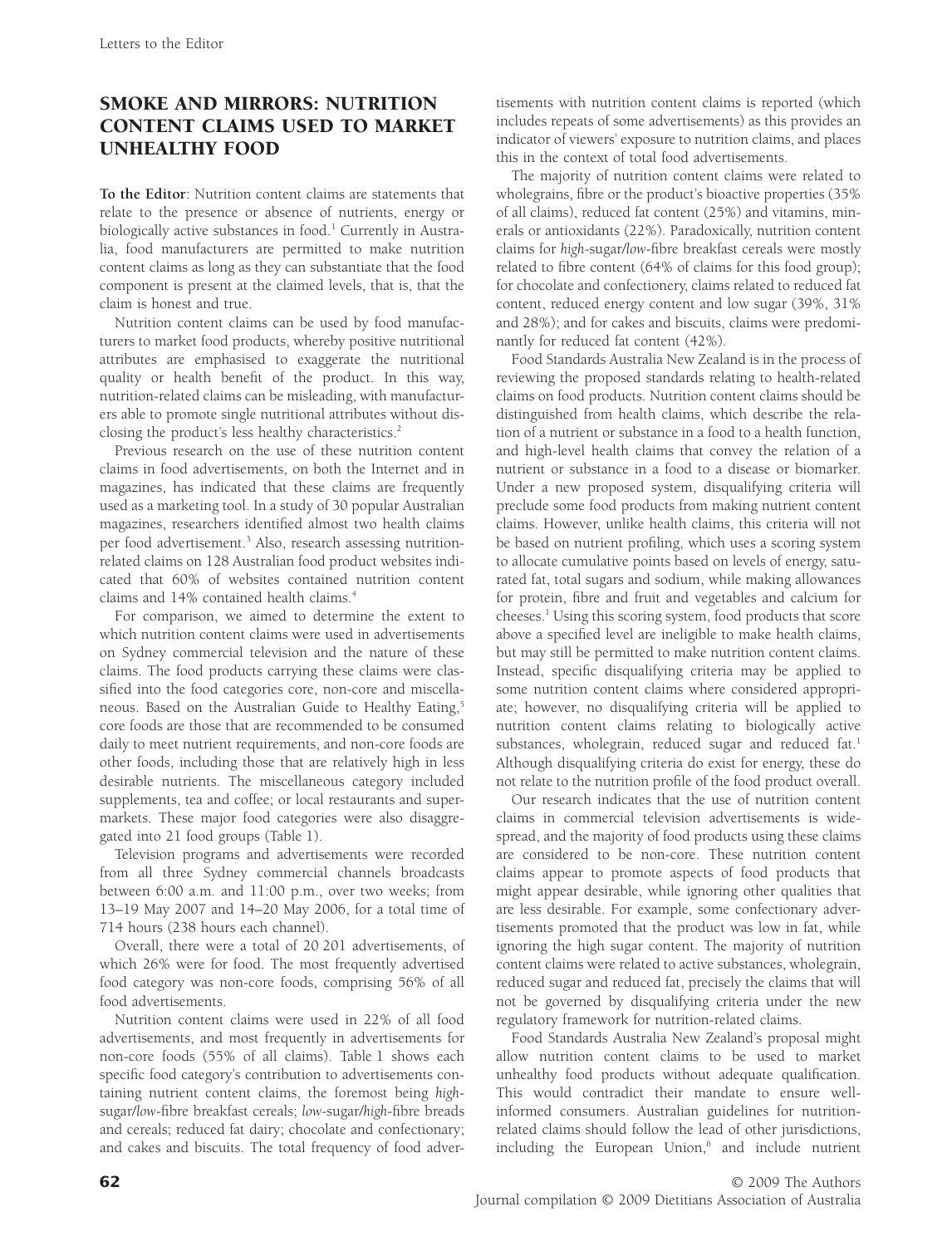| Table 1 The number and proportion of all nutrition content claims for food groups |  |
|-----------------------------------------------------------------------------------|--|
|-----------------------------------------------------------------------------------|--|

| Core foods<br>349 (31)<br>Low-sugar/high-fibre breakfast cereals $\left($ <20 g/100 g sugar and >5 g/100 g dietary fibre), breads,<br>139(12)<br>rice, pasta and noodles<br>Fruits and fruit products, and vegetables and vegetable products without added sugar<br>0(0)<br>Reduced fat dairy (includes cheese < 15 g/100 g fat; 50% reduced fat cheddar, ricotta and<br>121(11)<br>cottage) and alternatives (includes probiotic drinks)<br>Meat and meat alternatives (not crumbed or battered) (includes fish, legumes, eggs, nuts and<br>1(0)<br>nut products, including peanut butter, excluding sugar coated or salted nuts)<br>Sandwiches, salads soups and sauces; includes sandwiches, mixed salads, frozen meals<br>88 (8)<br>(<10 g/serve fat), soups (<2 g/100 g fat, excludes dehydrated) and low-fat savoury sauces<br>(<5 g/100 g fat)<br>Baby foods (excluding milk formulae)<br>0(0)<br>Bottled water<br>0(0)<br>Non-core foods<br>620(55)<br>151(13)<br>High-sugar/low-fibre breakfast cereals $(>20 g/100 g)$ or $< 5 g/100 g$ dietary fibre)<br>Crumbed or battered meat and meat alternatives and high-fat frozen meals (>10 g/serve fat)<br>33(1)<br>Cakes, muffins, sweet biscuits, muesli bars, snack bars, high-fat savoury biscuits, pies and<br>99(8)<br>pastries<br>Snack foods, including chips, savoury crisps, extruded snacks, popcorn, sugar sweetened fruit<br>37(3)<br>and vegetable products, and sugar-coated and salted nuts<br>Fruit juice and fruit drinks<br>40(4)<br>0(0)<br>Frozen/fried potato products (excluding packet crisps)<br>Full cream dairy and alternatives (includes dairy desserts)<br>79 (7)<br>Ice cream and iced confection<br>12(1)<br>99(9)<br>Chocolate and confectionery (including chewing gum)<br>Fast food restaurants/meals (including general pizza, burgers, salads from fast food restaurants,<br>2(0)<br>Subway)<br>High fat/sugar/salt spread spreads (excluding peanut butter), oils, high-fat savoury sauces<br>39(3)<br>( $>5$ g/100 fat), meal helpers (including stocks, tomato paste) and soups ( $>2$ g/100 g fat<br>tinned and all dehydrated)<br>Sugar-sweetened drinks, including soft drinks, cordials, electrolyte drinks and flavour additions<br>7(1)<br>Alcohol<br>0(0)<br>Baby and toddler milk formulae<br>61(5)<br>Local restaurants, cafes, supermarkets<br>0(0)<br>Miscellaneous beverages-tea/coffee<br>0(0)<br>Supplements<br>162(14)<br>1131 (100) | Food groups | Number of food ads<br>containing nutrition<br>content claims (%) |
|----------------------------------------------------------------------------------------------------------------------------------------------------------------------------------------------------------------------------------------------------------------------------------------------------------------------------------------------------------------------------------------------------------------------------------------------------------------------------------------------------------------------------------------------------------------------------------------------------------------------------------------------------------------------------------------------------------------------------------------------------------------------------------------------------------------------------------------------------------------------------------------------------------------------------------------------------------------------------------------------------------------------------------------------------------------------------------------------------------------------------------------------------------------------------------------------------------------------------------------------------------------------------------------------------------------------------------------------------------------------------------------------------------------------------------------------------------------------------------------------------------------------------------------------------------------------------------------------------------------------------------------------------------------------------------------------------------------------------------------------------------------------------------------------------------------------------------------------------------------------------------------------------------------------------------------------------------------------------------------------------------------------------------------------------------------------------------------------------------------------------------------------------------------------------------------------------------------------------------------------------------------------------------------------------------------------------------------------------------------------------------------------------------------------------------------------------|-------------|------------------------------------------------------------------|
|                                                                                                                                                                                                                                                                                                                                                                                                                                                                                                                                                                                                                                                                                                                                                                                                                                                                                                                                                                                                                                                                                                                                                                                                                                                                                                                                                                                                                                                                                                                                                                                                                                                                                                                                                                                                                                                                                                                                                                                                                                                                                                                                                                                                                                                                                                                                                                                                                                                    |             |                                                                  |
|                                                                                                                                                                                                                                                                                                                                                                                                                                                                                                                                                                                                                                                                                                                                                                                                                                                                                                                                                                                                                                                                                                                                                                                                                                                                                                                                                                                                                                                                                                                                                                                                                                                                                                                                                                                                                                                                                                                                                                                                                                                                                                                                                                                                                                                                                                                                                                                                                                                    |             |                                                                  |
|                                                                                                                                                                                                                                                                                                                                                                                                                                                                                                                                                                                                                                                                                                                                                                                                                                                                                                                                                                                                                                                                                                                                                                                                                                                                                                                                                                                                                                                                                                                                                                                                                                                                                                                                                                                                                                                                                                                                                                                                                                                                                                                                                                                                                                                                                                                                                                                                                                                    |             |                                                                  |
|                                                                                                                                                                                                                                                                                                                                                                                                                                                                                                                                                                                                                                                                                                                                                                                                                                                                                                                                                                                                                                                                                                                                                                                                                                                                                                                                                                                                                                                                                                                                                                                                                                                                                                                                                                                                                                                                                                                                                                                                                                                                                                                                                                                                                                                                                                                                                                                                                                                    |             |                                                                  |
|                                                                                                                                                                                                                                                                                                                                                                                                                                                                                                                                                                                                                                                                                                                                                                                                                                                                                                                                                                                                                                                                                                                                                                                                                                                                                                                                                                                                                                                                                                                                                                                                                                                                                                                                                                                                                                                                                                                                                                                                                                                                                                                                                                                                                                                                                                                                                                                                                                                    |             |                                                                  |
|                                                                                                                                                                                                                                                                                                                                                                                                                                                                                                                                                                                                                                                                                                                                                                                                                                                                                                                                                                                                                                                                                                                                                                                                                                                                                                                                                                                                                                                                                                                                                                                                                                                                                                                                                                                                                                                                                                                                                                                                                                                                                                                                                                                                                                                                                                                                                                                                                                                    |             |                                                                  |
|                                                                                                                                                                                                                                                                                                                                                                                                                                                                                                                                                                                                                                                                                                                                                                                                                                                                                                                                                                                                                                                                                                                                                                                                                                                                                                                                                                                                                                                                                                                                                                                                                                                                                                                                                                                                                                                                                                                                                                                                                                                                                                                                                                                                                                                                                                                                                                                                                                                    |             |                                                                  |
|                                                                                                                                                                                                                                                                                                                                                                                                                                                                                                                                                                                                                                                                                                                                                                                                                                                                                                                                                                                                                                                                                                                                                                                                                                                                                                                                                                                                                                                                                                                                                                                                                                                                                                                                                                                                                                                                                                                                                                                                                                                                                                                                                                                                                                                                                                                                                                                                                                                    |             |                                                                  |
|                                                                                                                                                                                                                                                                                                                                                                                                                                                                                                                                                                                                                                                                                                                                                                                                                                                                                                                                                                                                                                                                                                                                                                                                                                                                                                                                                                                                                                                                                                                                                                                                                                                                                                                                                                                                                                                                                                                                                                                                                                                                                                                                                                                                                                                                                                                                                                                                                                                    |             |                                                                  |
|                                                                                                                                                                                                                                                                                                                                                                                                                                                                                                                                                                                                                                                                                                                                                                                                                                                                                                                                                                                                                                                                                                                                                                                                                                                                                                                                                                                                                                                                                                                                                                                                                                                                                                                                                                                                                                                                                                                                                                                                                                                                                                                                                                                                                                                                                                                                                                                                                                                    |             |                                                                  |
|                                                                                                                                                                                                                                                                                                                                                                                                                                                                                                                                                                                                                                                                                                                                                                                                                                                                                                                                                                                                                                                                                                                                                                                                                                                                                                                                                                                                                                                                                                                                                                                                                                                                                                                                                                                                                                                                                                                                                                                                                                                                                                                                                                                                                                                                                                                                                                                                                                                    |             |                                                                  |
|                                                                                                                                                                                                                                                                                                                                                                                                                                                                                                                                                                                                                                                                                                                                                                                                                                                                                                                                                                                                                                                                                                                                                                                                                                                                                                                                                                                                                                                                                                                                                                                                                                                                                                                                                                                                                                                                                                                                                                                                                                                                                                                                                                                                                                                                                                                                                                                                                                                    |             |                                                                  |
|                                                                                                                                                                                                                                                                                                                                                                                                                                                                                                                                                                                                                                                                                                                                                                                                                                                                                                                                                                                                                                                                                                                                                                                                                                                                                                                                                                                                                                                                                                                                                                                                                                                                                                                                                                                                                                                                                                                                                                                                                                                                                                                                                                                                                                                                                                                                                                                                                                                    |             |                                                                  |
|                                                                                                                                                                                                                                                                                                                                                                                                                                                                                                                                                                                                                                                                                                                                                                                                                                                                                                                                                                                                                                                                                                                                                                                                                                                                                                                                                                                                                                                                                                                                                                                                                                                                                                                                                                                                                                                                                                                                                                                                                                                                                                                                                                                                                                                                                                                                                                                                                                                    |             |                                                                  |
|                                                                                                                                                                                                                                                                                                                                                                                                                                                                                                                                                                                                                                                                                                                                                                                                                                                                                                                                                                                                                                                                                                                                                                                                                                                                                                                                                                                                                                                                                                                                                                                                                                                                                                                                                                                                                                                                                                                                                                                                                                                                                                                                                                                                                                                                                                                                                                                                                                                    |             |                                                                  |
|                                                                                                                                                                                                                                                                                                                                                                                                                                                                                                                                                                                                                                                                                                                                                                                                                                                                                                                                                                                                                                                                                                                                                                                                                                                                                                                                                                                                                                                                                                                                                                                                                                                                                                                                                                                                                                                                                                                                                                                                                                                                                                                                                                                                                                                                                                                                                                                                                                                    |             |                                                                  |
|                                                                                                                                                                                                                                                                                                                                                                                                                                                                                                                                                                                                                                                                                                                                                                                                                                                                                                                                                                                                                                                                                                                                                                                                                                                                                                                                                                                                                                                                                                                                                                                                                                                                                                                                                                                                                                                                                                                                                                                                                                                                                                                                                                                                                                                                                                                                                                                                                                                    |             |                                                                  |
|                                                                                                                                                                                                                                                                                                                                                                                                                                                                                                                                                                                                                                                                                                                                                                                                                                                                                                                                                                                                                                                                                                                                                                                                                                                                                                                                                                                                                                                                                                                                                                                                                                                                                                                                                                                                                                                                                                                                                                                                                                                                                                                                                                                                                                                                                                                                                                                                                                                    |             |                                                                  |
|                                                                                                                                                                                                                                                                                                                                                                                                                                                                                                                                                                                                                                                                                                                                                                                                                                                                                                                                                                                                                                                                                                                                                                                                                                                                                                                                                                                                                                                                                                                                                                                                                                                                                                                                                                                                                                                                                                                                                                                                                                                                                                                                                                                                                                                                                                                                                                                                                                                    |             |                                                                  |
|                                                                                                                                                                                                                                                                                                                                                                                                                                                                                                                                                                                                                                                                                                                                                                                                                                                                                                                                                                                                                                                                                                                                                                                                                                                                                                                                                                                                                                                                                                                                                                                                                                                                                                                                                                                                                                                                                                                                                                                                                                                                                                                                                                                                                                                                                                                                                                                                                                                    |             |                                                                  |
|                                                                                                                                                                                                                                                                                                                                                                                                                                                                                                                                                                                                                                                                                                                                                                                                                                                                                                                                                                                                                                                                                                                                                                                                                                                                                                                                                                                                                                                                                                                                                                                                                                                                                                                                                                                                                                                                                                                                                                                                                                                                                                                                                                                                                                                                                                                                                                                                                                                    |             |                                                                  |
|                                                                                                                                                                                                                                                                                                                                                                                                                                                                                                                                                                                                                                                                                                                                                                                                                                                                                                                                                                                                                                                                                                                                                                                                                                                                                                                                                                                                                                                                                                                                                                                                                                                                                                                                                                                                                                                                                                                                                                                                                                                                                                                                                                                                                                                                                                                                                                                                                                                    |             |                                                                  |
|                                                                                                                                                                                                                                                                                                                                                                                                                                                                                                                                                                                                                                                                                                                                                                                                                                                                                                                                                                                                                                                                                                                                                                                                                                                                                                                                                                                                                                                                                                                                                                                                                                                                                                                                                                                                                                                                                                                                                                                                                                                                                                                                                                                                                                                                                                                                                                                                                                                    |             |                                                                  |
|                                                                                                                                                                                                                                                                                                                                                                                                                                                                                                                                                                                                                                                                                                                                                                                                                                                                                                                                                                                                                                                                                                                                                                                                                                                                                                                                                                                                                                                                                                                                                                                                                                                                                                                                                                                                                                                                                                                                                                                                                                                                                                                                                                                                                                                                                                                                                                                                                                                    |             |                                                                  |
|                                                                                                                                                                                                                                                                                                                                                                                                                                                                                                                                                                                                                                                                                                                                                                                                                                                                                                                                                                                                                                                                                                                                                                                                                                                                                                                                                                                                                                                                                                                                                                                                                                                                                                                                                                                                                                                                                                                                                                                                                                                                                                                                                                                                                                                                                                                                                                                                                                                    |             |                                                                  |
|                                                                                                                                                                                                                                                                                                                                                                                                                                                                                                                                                                                                                                                                                                                                                                                                                                                                                                                                                                                                                                                                                                                                                                                                                                                                                                                                                                                                                                                                                                                                                                                                                                                                                                                                                                                                                                                                                                                                                                                                                                                                                                                                                                                                                                                                                                                                                                                                                                                    |             |                                                                  |
|                                                                                                                                                                                                                                                                                                                                                                                                                                                                                                                                                                                                                                                                                                                                                                                                                                                                                                                                                                                                                                                                                                                                                                                                                                                                                                                                                                                                                                                                                                                                                                                                                                                                                                                                                                                                                                                                                                                                                                                                                                                                                                                                                                                                                                                                                                                                                                                                                                                    | Total       |                                                                  |

profiling criteria for both nutrition content claims and health claims.

#### ACKNOWLEDGEMENTS

Thank you to Simon Holding for recording the television data and to Karen Saupin, Erica Hattersley, Laura Williams, Elizabeth Dunford, Bramilla Patkunanathon and Laxmi Iyengar for their work in coding the advertisements. We are grateful to New South Wales Health who provided funding for this research.

Bridget Kelly,<sup>1</sup> MPH, APD, Libby Hattersley,<sup>2</sup> MIPH, Lesley King,<sup>3</sup> MPsych and Vicki Flood,<sup>4</sup> PhD, APD *1 Research Dietitian, NSW Centre for Overweight and Obesity, School of Public Health, Medical Foundation Building 2 Research Officer, NSW Centre for Overweight and Obesity, School of Public Health, Medical Foundation Building 3 Adjunct Senior Lecturer and Executive Officer, NSW Centre for Overweight and Obesity, School of Public Health, Medical Foundation Building 4 Nutritional Epidemiologist, Public Health Nutrition group,*

*Institute of Obesity, Nutrition and Exercise, University of Sydney, New South Wales, Australia*